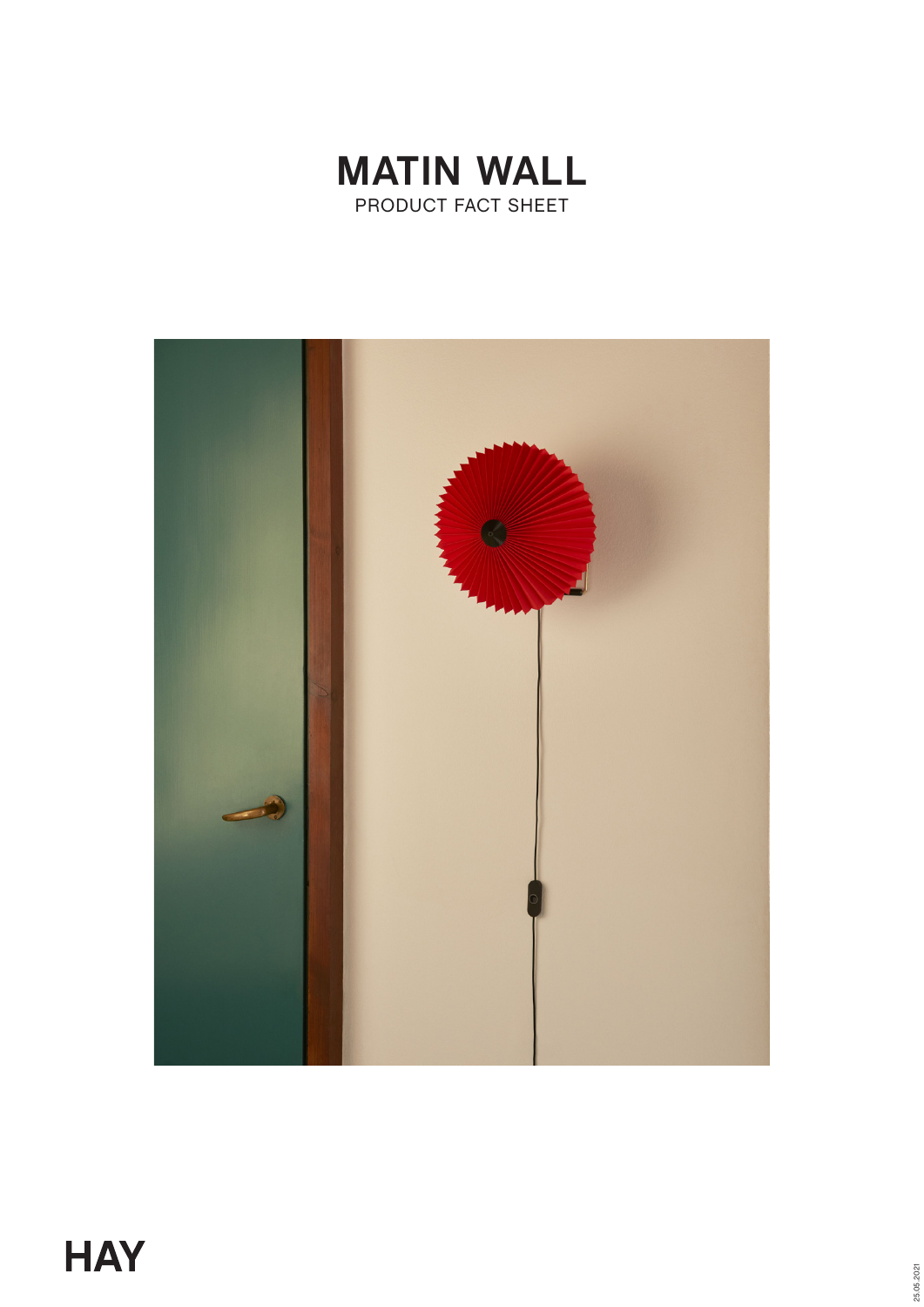# **MATIN WALL**

#### DESIGN BY INGA SEMPÉ, 2021

Designed by Inga Sempé, the Matin Wall Lamp offers a contemporary yet poetic design, with a construction that combines visual delicacy with physical robustness. The head of the lamp can be angled approximately 45 degrees both upwards and downwards to create an ambient uplight as well as directional downlight. The wall-mounted design consists of a steel wire bent frame finished in polished brass with matte black hardware and is paired with a pleated cotton shade in two sizes with a variety of vibrant colours. The light source is an integrated LED, offering a diffused light which is accompanied by a digital in-line dimmer control to adjust the output of light if required.

#### HIGHLIGHTS

- · Part of a progressive and technologically advanced lighting collection.
- A family of contemporary table, ceiling and wall lamps.
- · Elegant wall-mounted lamp with a steel wire bent frame, paired with a pleated cotton shade in different colours.
- · Shares the same shades as the table lamp variants and can easily be changed.
- · The head of the lamp has an adjustable angle to direct light up or down.
- · CE approved.
- · Integrated LED light source ensuring a life span of at least 25,000 hours of use.
- **Inline step dimmer.**
- · Available in two sizes and suitable for both private and office environments.

#### **DIMENSIONS**



MATIN WALL 300 WIDTH 30 CM | 11.81" DEPTH 25 CM | 9.84" HEIGHT 30 CM | 11.81"

## **MATERIALS**

SHADE BODY BODY CORD INLINE SWITCH Cotton fabric laminated to a PVC sheet. Black top screw in injection moulded ABS.

Bent steel wire with polished brass finish, precision cast steel counter weight and injection moulded ABS.



MATIN WALL 380 WIDTH 38 CM | 14.96" DEPTH 25 CM | 9.84"" HEIGHT 38 CM | 14.96"

Black silicone cable. **Injection moulded ABS.** 

## **COLOUR & FINISH**

Please note that the colour codes are indicative.







.<br>109U

OXIDE RED PANTONE 7609C



**BRIGHT RED**<br>PANTONE 2035U PANTONE 2035U